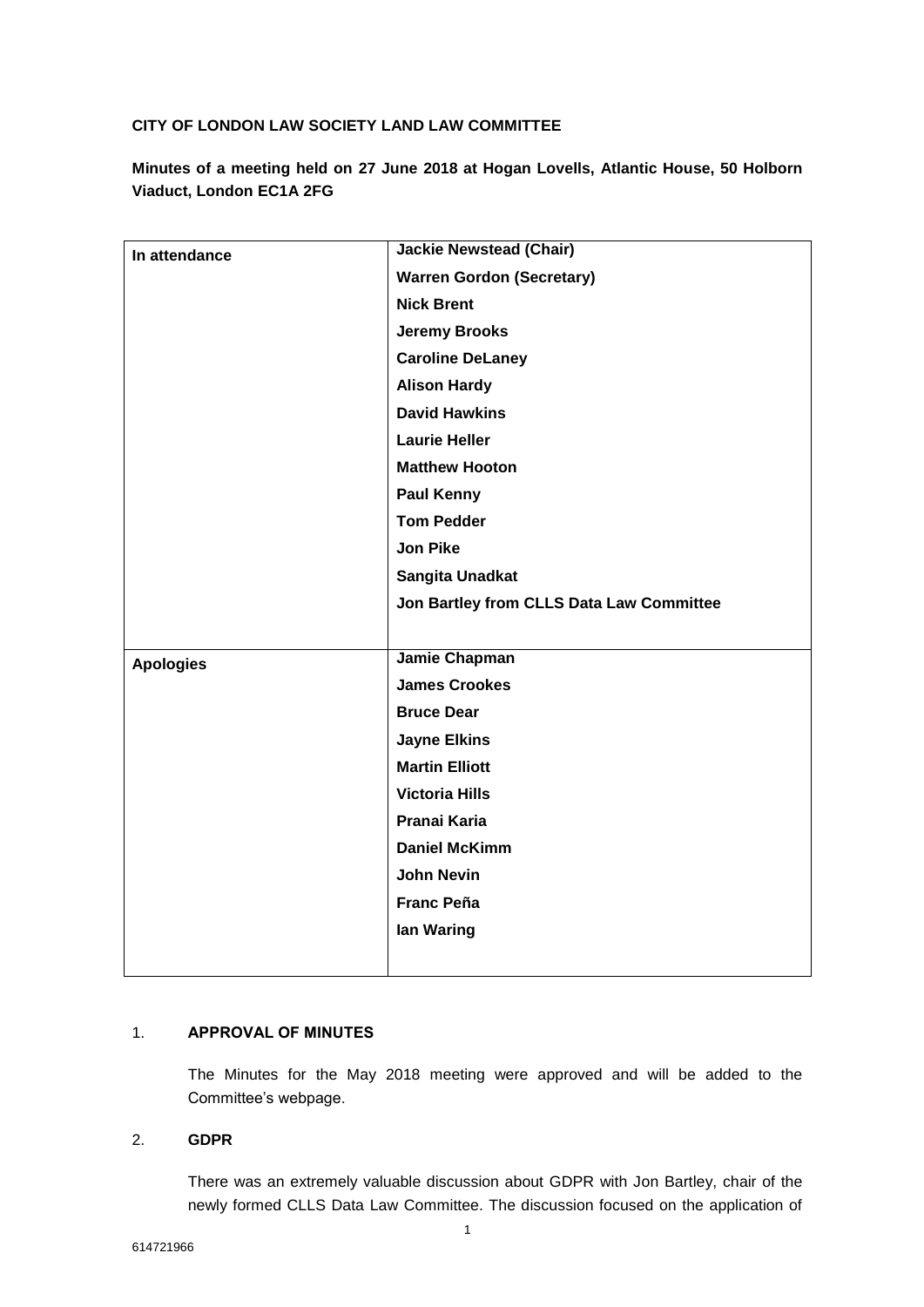GDPR in a real estate context and was very enlightening if somewhat disturbing. Here are a few observations noted (clearly, this is only a summary of a complex area of law and practice):

- GDPR applies to individuals' personal data.
- As a general rule, there should be no need to include in leases specific drafting for GDPR, such as the tenant's consent to the processing of their data. However, certain agreements such as property management agreements and asset management agreements will likely need GDPR provisions to cover the interaction between the client and the manager and their responsibilities in relation to third party personal data. The client will be a data controller and, whilst the manager may be a processor, it may also be a controller – this will impact on the GDPR provisions to be included.
- Aside from the contractual side, there will be the requirement in various situations for clients or their agents to provide a "fair processing notice" under GDPR to individuals whose data is being processed. This could be in a sale situation, or when the individual provides personal data, or in other situations where personal data is being disclosed to somebody else. There was concern about the potentially wide application of GDPR to those situations. The notice could provide for the individual's consent to the processing of the data and also state that the data may be disclosed to prospective purchasers or bidders.
- To reduce the GDPR risks of clients or their agents/brokers using data about the public, for example, visitors to shopping centres, anonymise the data, although there are still risks.
- In bidding situations, provide bidders with time-limited access to personal data, after which the data must be deleted.
- Info can be personal data for GDPR purposes, even though it is publicly available at for example the Land Registry.
- There are exemptions from compliance in the Data Protection Act 2018, because it is disproportionate or impairs the objectives of the process.
- Clients should be in a position to provide documented reasons why fair processing notices were not given.
- Query whether to exclude GDPR advice from law firms' terms of engagement letters.
- Clients need to provide for staff training, policies and protocols to ensure GDPR compliance.

**Action point: Warren will liaise with Jon Bartley with a view to Jon providing some suggested GDPR drafting for a property or asset management agreement, which can be published on the Committee's webpage.**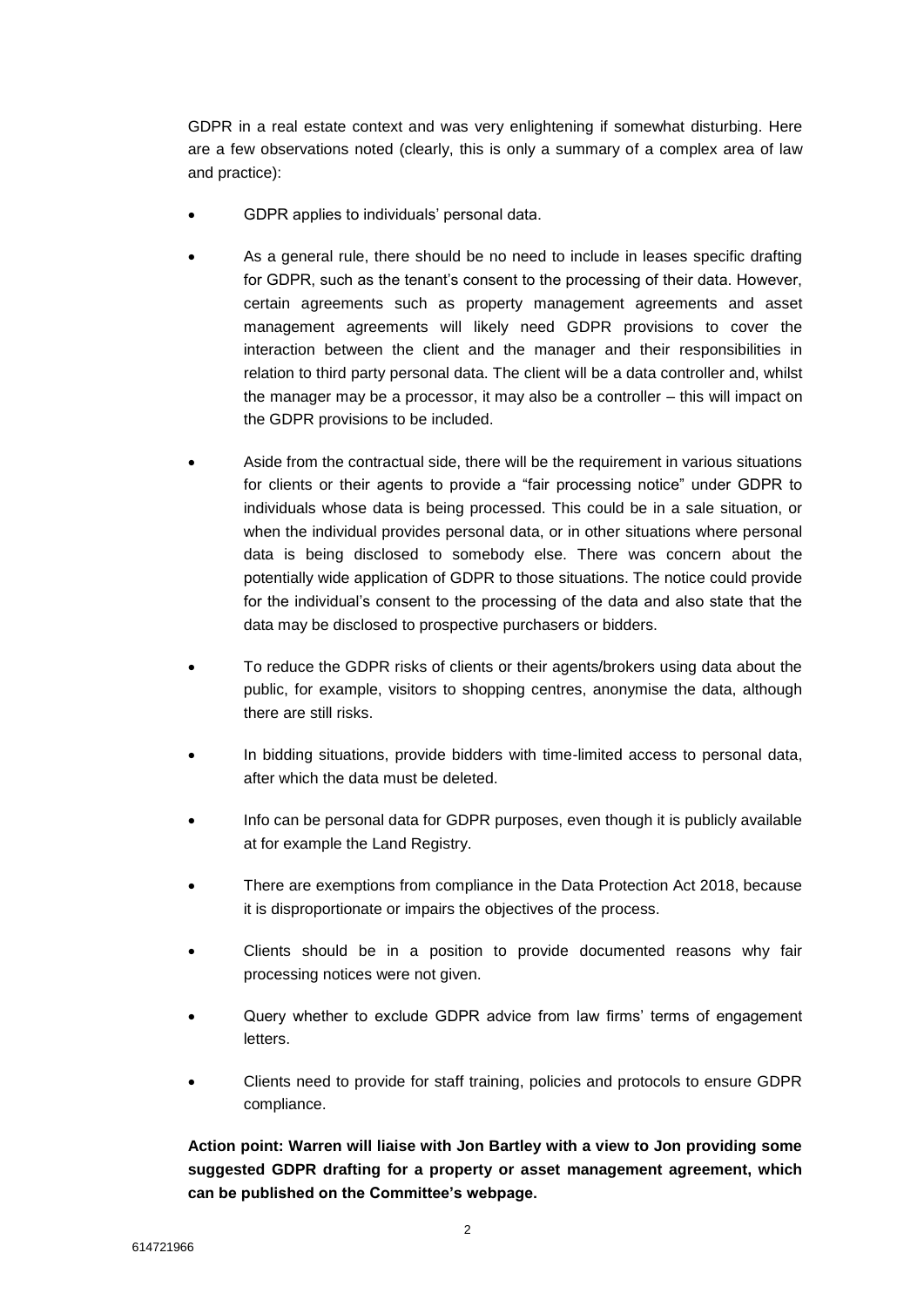## 3. **COMMITTEE'S ASSET AND DEVELOPMENT MANAGEMENT AGREEMENT**

The proposed new 2nd edition (2018) of the Committee's Development Management Agreement (DMA), circulated with the papers, was briefly discussed. Points noted include:

- Query satisfied on the wording of the calculation of the Performance Fee by reference to IRR – the wording used expressed how the calculation is made and achieved the same result as the alternative wording suggested.
- The form of DMA is very much a starting point only and is likely to need to be changed to reflect the particular circumstances.
- Items of expenditure: interest on loans query excluding shareholder loans to reduce taxation incidence.
- The Asset Management Services Schedule should be moved to later in the agreement since it may not apply in every situation. Also suggested that the agreement is changed to make it easier to strip out the asset management elements.

**Action point: Please pass any comments on the DMA (clean copy and comparison to 1st edition attached) to Warren by close of business, 20 July 2018.**

# 4. **UPDATING CITY CORPORATION'S STANDARD WAYLEAVE AGREEMENT FOR THE NEW ELECTRONIC COMMUNICATIONS CODE**

The proposed revised Digital Infrastructure Wayleave Agreement for the new Electronic Communications Code, circulated with the papers, was briefly discussed. Points noted include:

- The agreement more clearly indicates where Code rights are being terminated, or where termination is limited to the contractual agreement.
- For example, termination for "substantial breach" only applies to the contractual rights and does not refer to the Code's 18 months' notice. There has been some feedback from property owners that including 18 months' notice in the contractual termination right for substantial breach would be unacceptable. The majority of the Committee was happy that the agreement does not detail all of the Code provisions, reflecting that it is not unusual for contractual agreements to be subject to statutory provisions even if they are not referred to in the agreement. It is likely that clients will seek advice from their advisers when for example applying the termination provisions.
- Lift and shift for repair has been distinguished from lift and shift for redevelopment. This is reflected in separate termination provisions with only the redevelopment one requiring 18 months' notice. The footnotes remind users about the 18 months' notice requirement for Code rights.